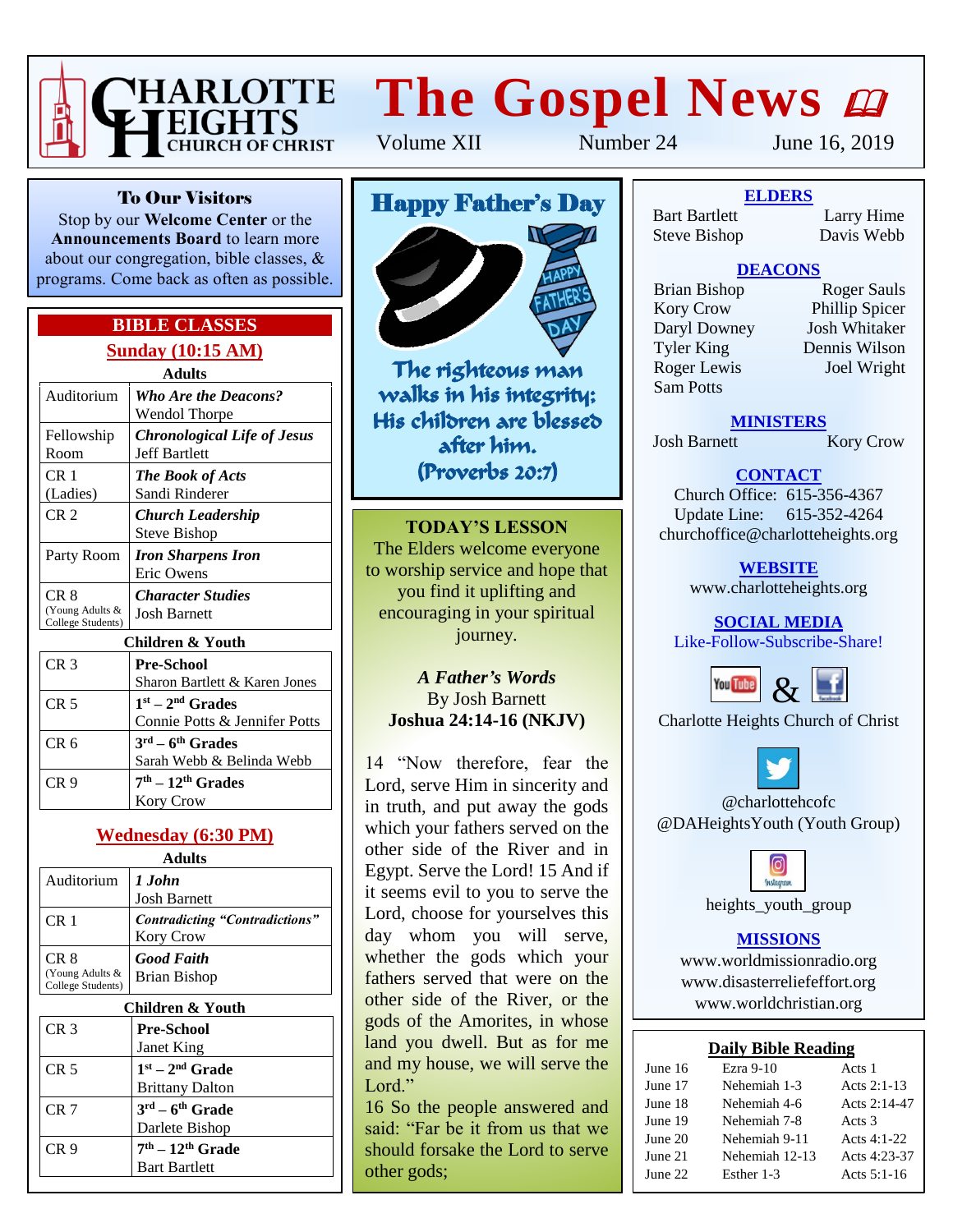# **A Fatherly Example**

David's father was an ordinary man who lived an ordinary life. His father worked for a company in New Haven, Connecticut. David was permanently shaped by his father's example of faith. This became clearer as he watched his father die. In those final moments, a son reflected on the life and example of his father. He recalled walking with him to church services, regardless of weather. He took his son to work with him on Saturdays to sweep the floors. His father was hired to sweep the floors and eventually became president. He continued to sweep the floors on Saturday to never forget his roots and beginnings. David wrote a letter to his dying father. He wrote about the lesson his father taught him about faith. He saw his faith by the way he lived his life.

We all have lessons, good or bad, from fathers. It's possible for some that a father was not in your life. Whatever our circumstance, it left an impression on us. I cannot relate to someone watching their father die. Some of you can. We all can see the example of our Heavenly Father's love by the sending of His only begotten Son. I cannot imagine what it was like to hear Jesus cry out from the cross "*My God, My God, why have you forsaken Me*?" (Matthew 27:46) Can you imagine hearing that from your dying child? What can we learn from God our Father? He loved us enough to allow His only begotten Son to endure the cross. I want to say thank you to all fathers who have shown the example of faith. However, there is no greater father than our Heavenly Father. May that great example move us to live by faith.

> In Him, **Josh Barnett**

#### **Upcoming Events**

**Friday Night Singing – June 21** Christiana Church of Christ 1407 Church St., Christiana *Refreshments at 5:00*

> **Church Camp June 23-28**

**CARE Team June 23 (After Evening Services)** *Please bring food*

**Lads-To-Leaders Service June 30 (Evening Services)**

> **Hope Lodge July 1 (5:00)**

**Church Office Closed July 4 – Independence Day**

**Bordeaux Hospital – July 7** *Help transport the patients to worship.*

**VBS Worker Luncheon July 7 (After Sunday School)**

**Monday Night for the Master July 8 (6:00)** *2 ND Monday This Month*

**VBS Carnival - July 13 (5:00-8:00) Kickoff – July 14 (Sunday School) VBS – July 14-17 (6:30-8:30)**

# **Sympathy**

Sympathy is extended to the family of **Larry Keeton**, who passed away on Tuesday. He was the uncle of Steve & Brian Bishop and Connie Jo Shelton. Visitation will be on Monday from 4:00 to 8:00 at Hermitage Funeral Home. Services will be on Tuesday at 2:00 at Donelson Church of Christ, with visitation beginning at 12:00.

## Ladies Class - TODAY

Sandi Rinderer's Ladies Class will not meet today. It will meet again next week.

# Online Activities

Please refer to the Bulletin Insert for information regarding **Online Contributions** and **Viewing Services Online (recorded or Live Stream)** via the website, Facebook, or YouTube. You may also pay for VBS T-Shirts via the online payment option.



Thanks to everyone who planned, helped with, and attended the **Veterans Appreciation Picnic** on Saturday evening.

To our Veterans: *Your Service is Not Forgotten*

## Widow/Widower Dinner

Thanks to everyone who planned, worked on, and attended the **Widow/Widower Dinner** on Saturday. We appreciate you all!



# Thank You

Thank you for all of your cards, thoughts, and prayers.

**Frank Palmer**

#### **BIBLE RESEARCH QUESTION**

**Last Week's Question & Answer** *What person did Paul and Barnabas have a sharp disagreement about taking on a Missionary Journey, causing them to split up and go their separate ways?*

#### **John Mark (Acts 15:36-40)**

**Those Who Answered** Patricia Carden, Ronnie Hirsbrunner, Carolyn LeMay, Roger & Robbie Lewis, David Mayo, Judy Shockley, Linda Vance, Leonard Walker, Loradia Walker

> **This Week's Question** How many **TOTAL times**

did the Children of Israel march around the city of Jericho?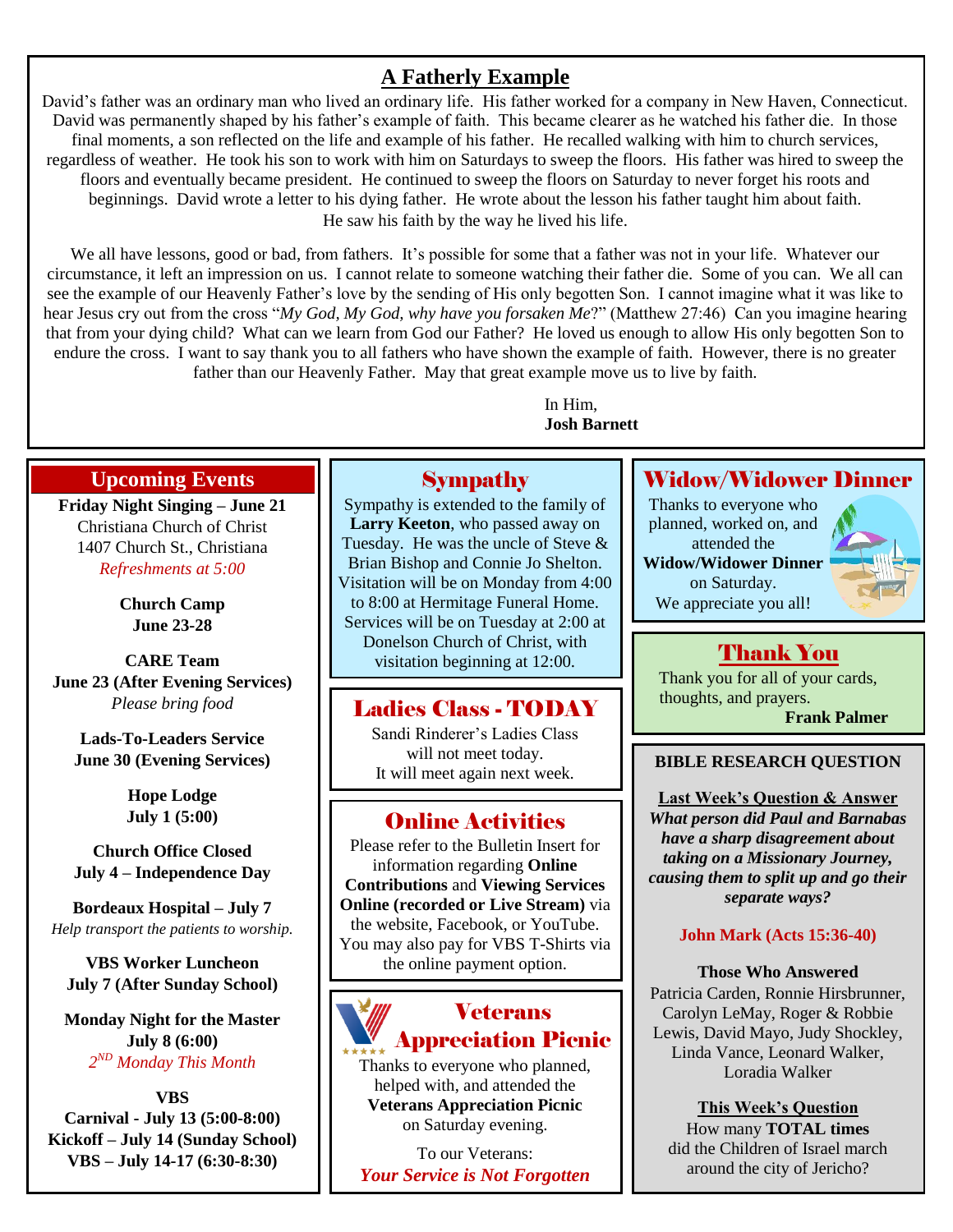